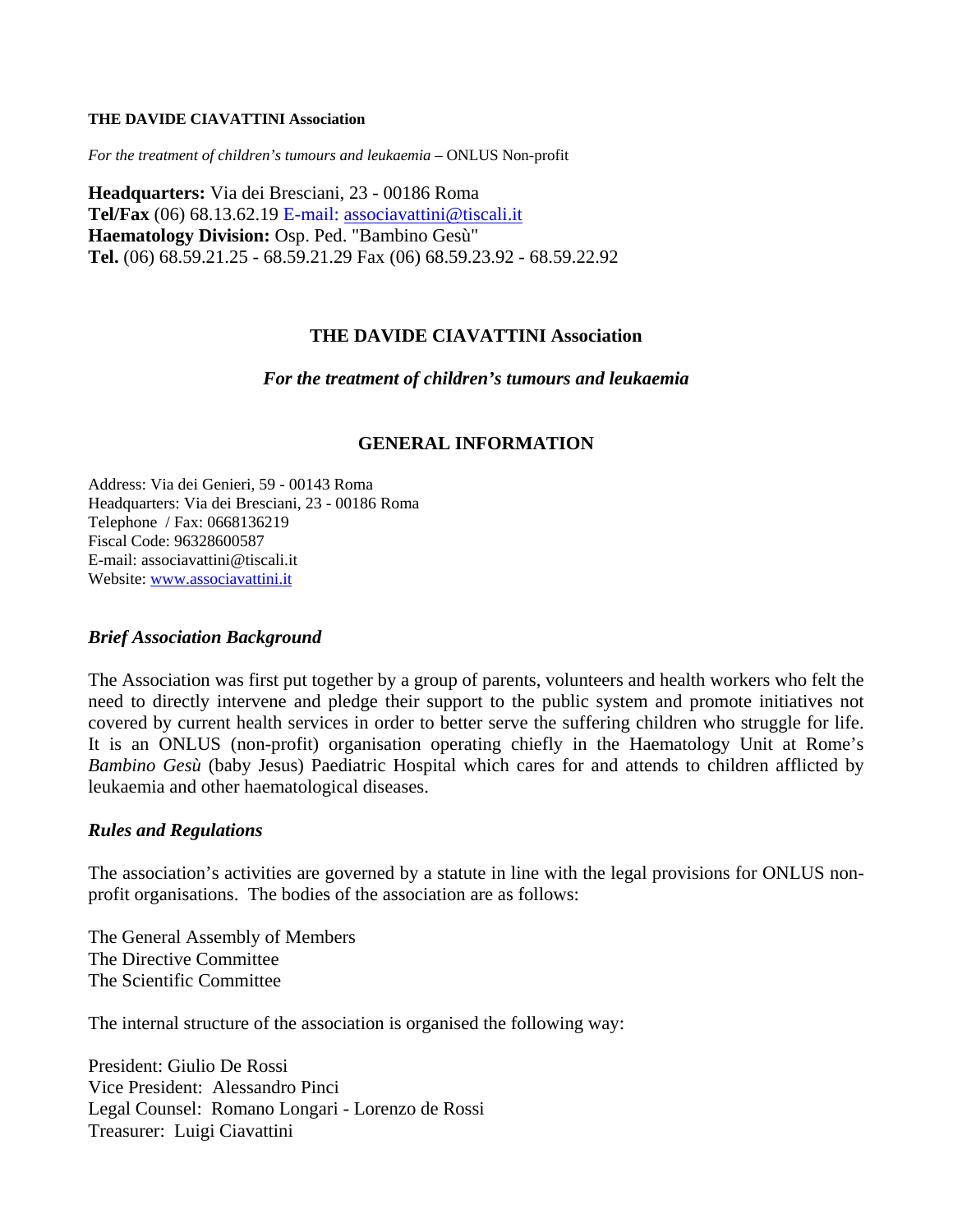Advisor assigned to secretary and to member relations: Annamaria Ardini Advisors assigned to family assistance and lodging: Italo Ciaralli - Francesca Rebecchini Advisor assigned to young patients and their families: Mario Filipponio Advisors assigned to public demonstrations: Anne Frédérique Lancelot - Grazia Piccinelli Advisor assigned to public relations: Sveva Serafini Scientific Committee: Prof. Giulio De Rossi Dott. Maurizio Caniglia

 Prof. Giancarlo Isacchi Dott. Alessandra Lombardi Dott. Ippolita Rana

# *Goals and Objectives*

As a non-profit ONLUS, the main objective of the association is not financial gain, but one that rather concerns social, scientific and cultural research, striving to join and reunite those who dedicate themselves, prevalently or exclusively, to the cure of leukaemia and other haematological diseases. More in detail, the association:

- promotes care, social assistance and psychological treatment for diseased children, as well as for their families, both during and after their admission to the hospital;
- supports research and surgery in the area of haematological diseases and infantile tumours;
- solicits competent agencies to lend their maximum support to the harsh reality of the abovementioned types of diseases;
- carries out informative initiatives which divulgate the purpose of the association in order to awaken public opinion;
- promotes, also through other organisations, activities that aim to satisfy specific needs that arise while also adapting itself according to its supporters' specific area of activity;
- carries out surveys, supplies and expands upon the correspondent information, and keepsa constant update on topics of common interest which often promote and engender research and collaboration;
- promotes scientific integration and organising between personnel of various specialties (both inside and outside the medical field), and encourages the exchange of international therapeutic protocols;
- searches for new ways to intervene in the scholastic and recreational activities of children who are hospitalised;
- tailors all activities, **to the full extent possible, to accommodate total living assistance**  promotes the purchase of scientific and diagnostic apparat**uses,** as well as the improvement of facilities designed to accommodate parents and children.